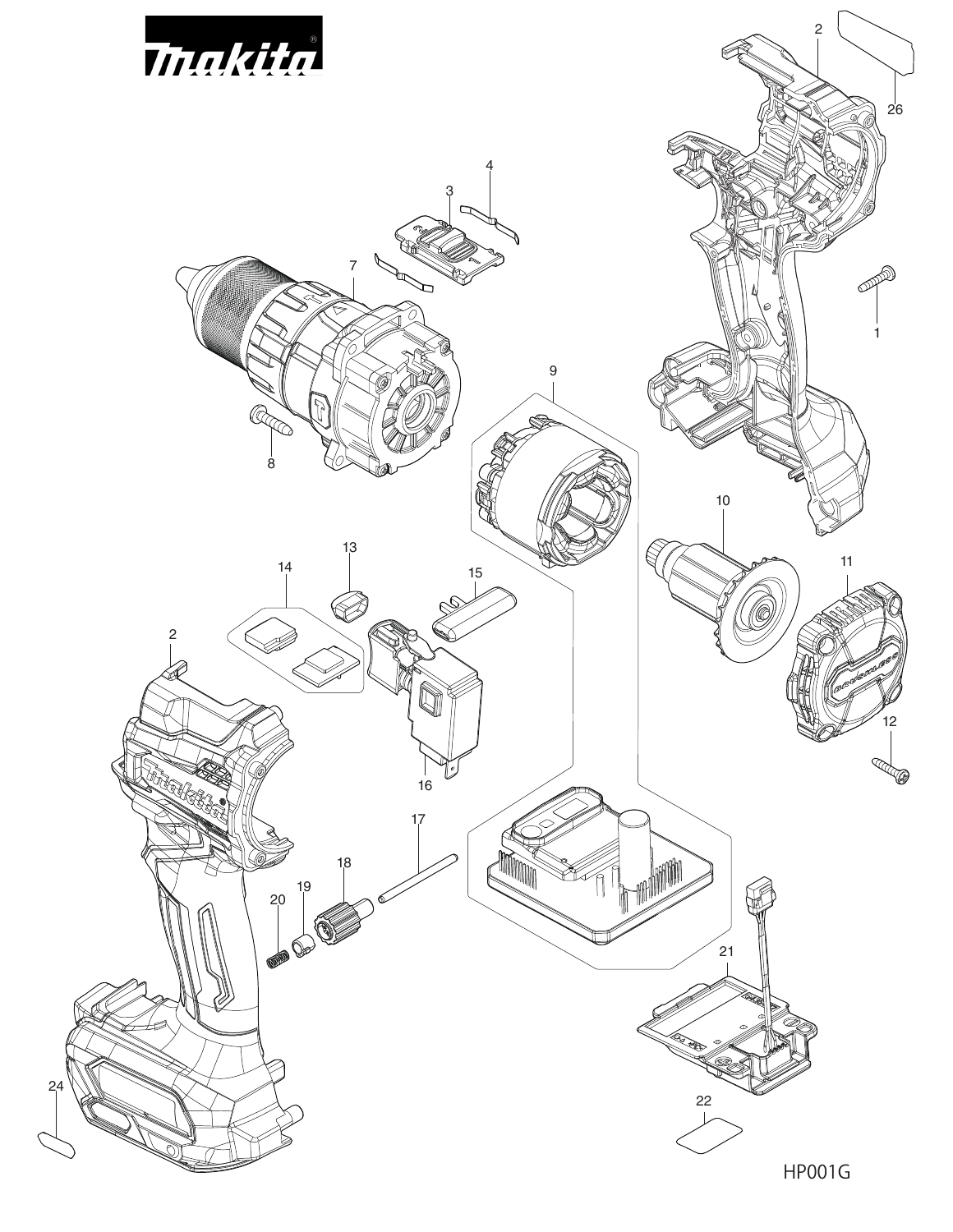| Item No.           | <b>Type</b>         | Sub  | Part No. | <b>Description</b>                                       | Qty              | Unit       |
|--------------------|---------------------|------|----------|----------------------------------------------------------|------------------|------------|
| 001                |                     |      | 266130-9 | TAPPING SCREW BIND PT 3X16                               | $\mathbf{1}$     | PC.        |
| 002                | 1                   |      | 183P18-3 | <b>HOUSING SET</b>                                       | 1                | <b>SET</b> |
|                    |                     | INC. | 263005-3 | <b>RUBBER PIN 6</b>                                      | $\overline{c}$   | PC.        |
|                    |                     | INC. | 252126-6 | HEX. LOCK NUT M4-7                                       | $\overline{c}$   | PC.        |
|                    |                     | INC. | 422569-8 | SPONGE SHEET                                             | $\overline{2}$   | PC.        |
|                    |                     | INC. | 8015J3-5 | <b>CAUTION LABEL</b>                                     | $\mathbf{1}$     | PC.        |
|                    | $\overline{2}$      |      | 183S39-3 | <b>HOUSING SET</b>                                       | $\mathbf{1}$     | <b>SET</b> |
|                    |                     | INC. | 263005-3 | <b>RUBBER PIN 6</b>                                      | $\overline{c}$   | PC.        |
|                    |                     | INC. | 252126-6 | HEX. LOCK NUT M4-7                                       | $\overline{2}$   | PC.        |
|                    |                     | INC. | 422569-8 | SPONGE SHEET                                             | $\overline{2}$   | PC.        |
|                    |                     | INC. | 8015J3-5 | <b>CAUTION LABEL</b>                                     | $\mathbf{1}$     | PC.        |
| 003                |                     |      | 127494-5 | SPEED CHANGE LEVER ASSEMBLY                              | $\mathbf{1}$     | PC.        |
|                    |                     | INC. | 233438-6 | <b>COMPRESSION SPRING 4</b>                              | $\boldsymbol{2}$ | PC.        |
| 004                |                     |      | 232220-0 | <b>LEAF SPRING</b>                                       | $\overline{2}$   | PC.        |
| 007                | 1                   |      | 136229-3 | KEYLESS DRILL CHUCK ASS'Y                                | $\mathbf{1}$     | PC.        |
|                    | 3                   |      | 136405-9 | KEYLESS DRILL CHUCK ASS'Y                                | $\mathbf{1}$     | PC.        |
|                    |                     | INC. | 763252-1 | KEYLESS DRILL CHUCK 13 (added)                           | $\mathbf{1}$     | PC.        |
|                    |                     | INC. | 122A40-5 | <b>GEAR ASSEMBLY (added)</b>                             | $\mathbf{1}$     | PC.        |
|                    |                     | INC. | 251468-5 | - FLAT HEAD SCREW M6X22 (added)                          | $\mathbf{1}$     | PC.        |
| 008                |                     |      | 266326-2 | <b>TAPPING SCREW 4X18</b>                                | 4                | PC.        |
| 009                |                     |      | 629476-8 | <b>STATOR COMPLETE</b>                                   | $\mathbf{1}$     | PC.        |
|                    |                     | INC. | 8009H0-8 | <b>SWITCH LABEL</b>                                      | 1                | PC.        |
| 010                |                     |      | 619613-2 | <b>ROTOR</b>                                             | 1                | PC.        |
| 011                |                     |      | 412361-0 | <b>REAR COVER</b>                                        | $\mathbf{1}$     | PC.        |
|                    | 1<br>$\overline{2}$ |      | 413379-4 | <b>REAR COVER</b>                                        | $\mathbf{1}$     | PC.        |
|                    |                     |      |          |                                                          | 4                | PC.        |
| 012                |                     |      | 266130-9 | TAPPING SCREW BIND PT 3X16                               | $\mathbf{1}$     | PC.        |
| 013                |                     |      | 620549-0 | <b>LED CIRCUIT</b>                                       | $\mathbf{1}$     |            |
| 014                |                     |      | 620C81-2 | <b>SENSOR CIRCUIT</b>                                    |                  | PC.        |
| 015                |                     |      | 419041-9 | F/R CHANGE LEVER                                         | 1                | PC.        |
| 016                |                     |      | 651443-5 | SWITCH C3JR-4B                                           | $\mathbf{1}$     | PC.        |
| 017                |                     |      | 256949-4 | ROD <sub>3</sub>                                         | 1                | PC.        |
| 018                |                     |      | 140R76-4 | <b>DIAL COMPLETE</b>                                     | $\mathbf{1}$     | PC.        |
| 019                |                     |      | 313288-6 | <b>DIAL CAM</b>                                          | $\mathbf{1}$     | PC.        |
| 020                |                     |      | 232597-3 | <b>COMPRESSION SPRING 3</b>                              | 1                | PC.        |
| 021                |                     |      | 632P49-4 | <b>TERMINAL UNIT</b>                                     | $\mathbf{1}$     | PC.        |
| 022                |                     |      | 856S98-7 | HP001G SERIAL NO. LABEL                                  | $\mathbf{1}$     | PC.        |
| 024                |                     |      | 8007R2-2 | <b>XGT LOGO LABEL</b>                                    | 1                | PC.        |
| 026                |                     |      | 856S91-1 | HP001G NAME PLATE                                        | $\mathbf{1}$     | PC.        |
| <b>ACCESSORIES</b> |                     |      |          | - Visit www.makita.ca for more accessories information - |                  |            |
| A01                | 1                   |      | 127578-9 | <b>GRIP ASSEMBLY</b>                                     | $\mathbf{1}$     | PC.        |
|                    |                     | INC. | 140S65-5 | ARM R COMPLETE                                           | 1                | PC.        |
|                    |                     | INC. | 140U91-6 | POLE COMPLETE                                            | 1                | PC.        |
|                    |                     | INC. | 266886-4 | HEX. BOLT M8X65                                          | 1                | PC.        |
|                    |                     | INC. | 319966-6 | ARM L                                                    | 1                | PC.        |
|                    |                     | INC. | 962055-2 | RETAINING RING (INT) R-15                                | 1                | PC.        |
|                    |                     | INC. | 265785-7 | THUMB SCREW M5X10                                        | 1                | PC.        |
|                    |                     | INC. | 931202-6 | HEX. NUT M5                                              | 1                | PC.        |
|                    | 2                   |      | 122D09-7 | <b>GRIP ASSEMBLY</b>                                     | 1                | PC.        |
|                    |                     | INC. | 140S65-5 | ARM R COMPLETE                                           | $\mathbf{1}$     | PC.        |
|                    |                     | INC. | 140U91-6 | POLE COMPLETE                                            | 1                | PC.        |
|                    |                     | INC. | 266886-4 | HEX. BOLT M8X65                                          | 1                | PC.        |
|                    |                     | INC. | 319966-6 | ARM L                                                    | 1                | PC.        |
|                    |                     | INC. | 962055-2 | RETAINING RING (INT) R-15                                | 1                | PC.        |
|                    |                     | INC. | 265C34-0 | THUMB SCREW M5X10                                        | 1                | PC.        |
|                    |                     | INC. | 931202-6 | HEX. NUT M5                                              | 1                | PC.        |
| A02                |                     |      | 251314-2 | + SCREW M4X12 F/HOOK                                     | $\overline{2}$   | PC.        |
| A03                |                     |      | 346317-0 | <b>HOOK</b>                                              | $\mathbf{1}$     | PC.        |
| A04                |                     |      | 784637-8 | +- BIT 2-45                                              | $\overline{c}$   | PC.        |
| A05                |                     |      | 452947-8 | <b>BIT HOLDER</b>                                        | 1                | PC.        |
| A06                |                     |      | 122576-8 | STOPPER POLE ASS'Y                                       | 1                | PC.        |
|                    |                     |      |          |                                                          |                  |            |